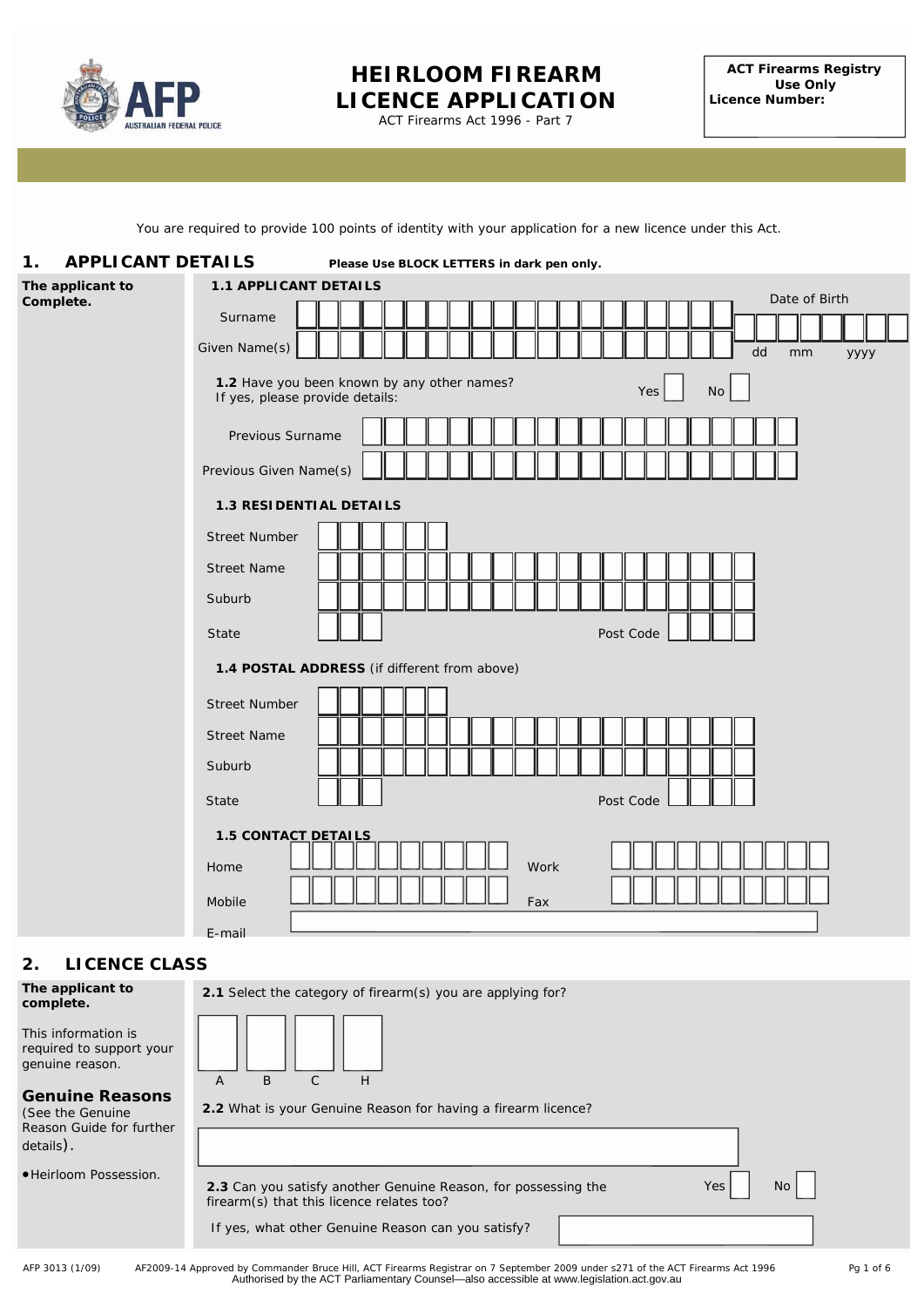

# **HEIRLOOM FIREARM LICENCE APPLICATION**

ACT Firearms Act 1996 - Part 7

| 2.<br><b>LICENCE CLASS (continued)</b>                                                                         |                                                                                                                                                                                                                       |
|----------------------------------------------------------------------------------------------------------------|-----------------------------------------------------------------------------------------------------------------------------------------------------------------------------------------------------------------------|
| The applicant to                                                                                               |                                                                                                                                                                                                                       |
| complete.                                                                                                      | 2.4 Have you ever held a firearms licence in the ACT or another state in Aus-<br>Yes<br>No.<br>tralia? (If no, move to 2.5)                                                                                           |
| If there is insufficient<br>space to complete a                                                                | If yes, what was your previous firearms licence Number?                                                                                                                                                               |
| question, please provide<br>additional details at the<br>end of this application.                              | What category of firearm(s) were you licenced for?                                                                                                                                                                    |
|                                                                                                                | What state was this licence issue in?<br>A<br>B<br>С<br>D<br>H                                                                                                                                                        |
|                                                                                                                | <b>TAS</b><br><b>VIC</b><br><b>ACT</b><br><b>NSW</b><br><b>OLD</b>                                                                                                                                                    |
|                                                                                                                | 2.5 Have you ever been refused a firearms licence?<br>Yes<br><b>No</b><br>2.6 Have you ever had a firearms licence cancelled or suspended?<br>Yes<br>No.                                                              |
|                                                                                                                | If you answered yes to either 2.5 or 2.6, please provide the reason(s) why.                                                                                                                                           |
|                                                                                                                |                                                                                                                                                                                                                       |
|                                                                                                                |                                                                                                                                                                                                                       |
|                                                                                                                | 2.7 What group best describes the firearm(s) related to<br>Single Firearm<br>Matched Pair of Firearms<br>this licence?                                                                                                |
| <b>Only complete</b><br>2.9 details if the<br>heirloom is a matched<br>pair of firearms.                       | 2.8 Firearm 1<br>2.9 Firearm 2<br>What is the Type/Action of the firearm?<br>What is the Type/Action of the firearm?                                                                                                  |
|                                                                                                                | What is the Make of the firearm?<br>What is the Make of the firearm?                                                                                                                                                  |
|                                                                                                                | What is the Model of the firearm?<br>What is the Model of the firearm?                                                                                                                                                |
|                                                                                                                |                                                                                                                                                                                                                       |
|                                                                                                                | What is the Calibre of the firearm?<br>What is the Calibre of the firearm?                                                                                                                                            |
|                                                                                                                |                                                                                                                                                                                                                       |
| If the firearm is a<br>replica, please detail<br>the colour instead of<br>the calibre in the<br>calibre field. | Barrel Length<br><b>Barrel Length</b>                                                                                                                                                                                 |
|                                                                                                                | What is the Serial Number of the firearm?<br>What is the Serial Number of the firearm?                                                                                                                                |
|                                                                                                                |                                                                                                                                                                                                                       |
|                                                                                                                | 2.10 Have the firearm(s) been rendered permanently inoperable?<br>Yes<br>No                                                                                                                                           |
| 2.11 For applicants                                                                                            | 2.11 Have you completed the relevant firearms safety training?<br>No<br>Yes                                                                                                                                           |
| that have not held a<br>previous ACT Firearms                                                                  | 2.12 What is the Age of the firearm(s)?                                                                                                                                                                               |
| Licence.                                                                                                       | 2.13 How long has the firearm(s) been in your family?                                                                                                                                                                 |
|                                                                                                                | 2.14 How did the firearm come into your families possession?                                                                                                                                                          |
|                                                                                                                | You must provide proof of the successful completion of an approved firearms safety training<br>course and that each firearm has been rendered permanently inoperable in accordance with the<br>ACT Firearms Act 1996. |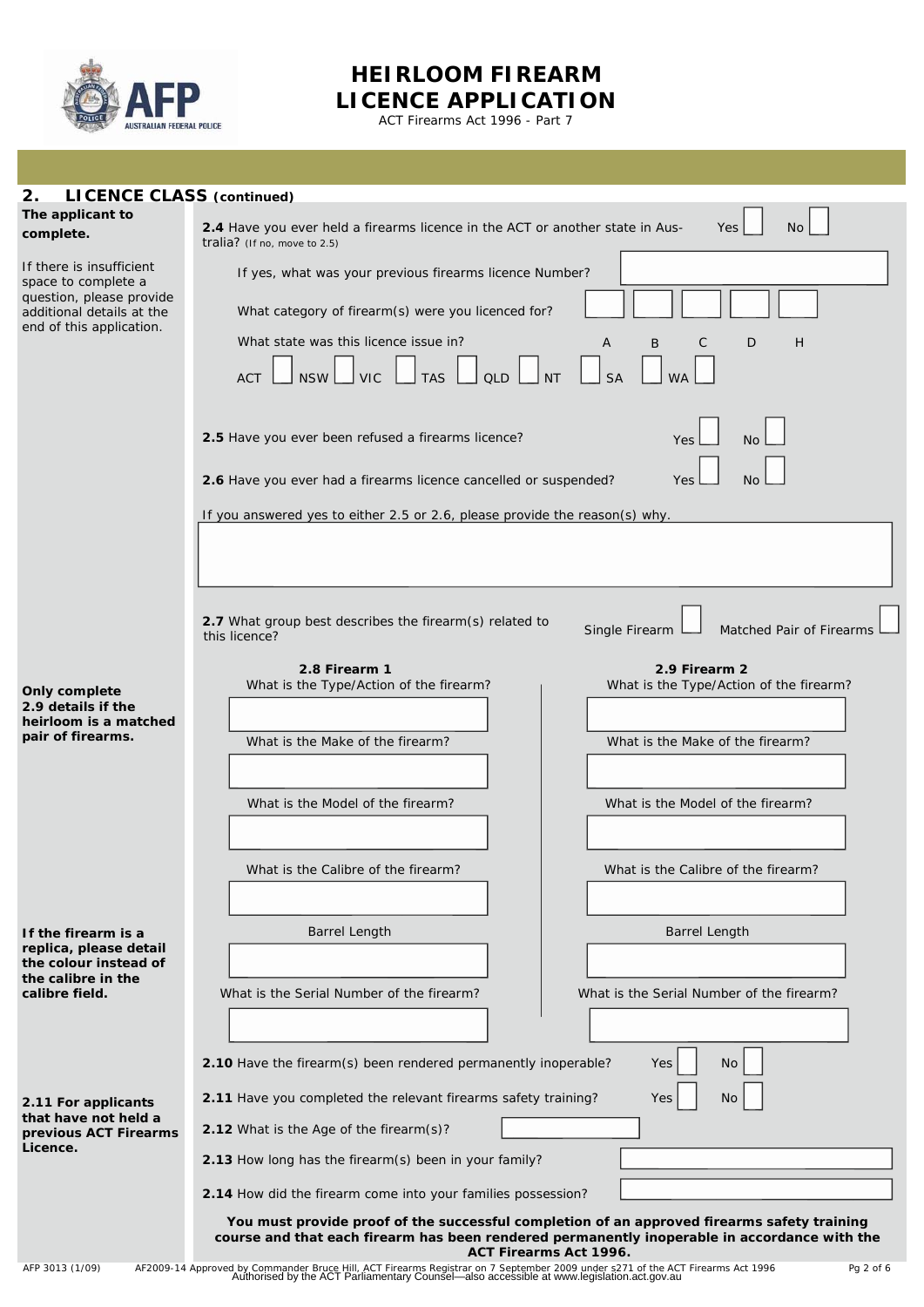

# **HEIRLOOM FIREARM LICENCE APPLICATION**

ACT Firearms Act 1996 - Part 7

| <b>PERSONAL HISTORY</b><br>З.                                                                                                        |                                                                                                                                            |  |  |
|--------------------------------------------------------------------------------------------------------------------------------------|--------------------------------------------------------------------------------------------------------------------------------------------|--|--|
| The applicant to<br>complete                                                                                                         | 3.1 Do you have any physical and/or mental disability which may render you unfit<br>Yes<br>No.<br>to use or be in possession of a firearm? |  |  |
| This information is used<br>to assess your suitability                                                                               |                                                                                                                                            |  |  |
| for a firearms licence.                                                                                                              | If yes, please provide details:                                                                                                            |  |  |
| If there is insufficient<br>space to complete a<br>question, please provide<br>additional details at the<br>end of this application. |                                                                                                                                            |  |  |
|                                                                                                                                      | 3.2 Have you ever suffered or received treatment for any of the following:                                                                 |  |  |
|                                                                                                                                      | Yes<br><b>No</b><br>Mental and or emotional illness?                                                                                       |  |  |
|                                                                                                                                      | Yes<br><b>No</b><br>Excessive alcohol consumption?                                                                                         |  |  |
|                                                                                                                                      | Yes<br><b>No</b><br>Illicit drug use or dependence?                                                                                        |  |  |
|                                                                                                                                      | <b>No</b><br><b>Yes</b><br>Fits, blackouts or dizziness?                                                                                   |  |  |
|                                                                                                                                      | <b>No</b><br><b>Yes</b><br>Serious head injuries?                                                                                          |  |  |
|                                                                                                                                      | <b>Yes</b><br><b>No</b><br>Any other condition not previously mentioned?                                                                   |  |  |
|                                                                                                                                      | If you answered yes to any of the above questions please provide details:                                                                  |  |  |
|                                                                                                                                      |                                                                                                                                            |  |  |
|                                                                                                                                      | 3.3 Have you in the last 10 years been convicted of an offence?<br>Yes<br>If yes please provide details:                                   |  |  |
|                                                                                                                                      | 3.4 Have you in the last 10 years entered into a recognisance to keep the peace or to<br>be of good behaviour?<br>Yes                      |  |  |
|                                                                                                                                      | If yes please provide details:                                                                                                             |  |  |
|                                                                                                                                      |                                                                                                                                            |  |  |
|                                                                                                                                      |                                                                                                                                            |  |  |
|                                                                                                                                      | If yes, go to 4.1<br><b>No</b><br>Yes<br>3.5 Are you an Australian citizen?                                                                |  |  |
| 3.6 If no, when did you arrive in Australia?<br>dd<br>mm<br>уууу                                                                     |                                                                                                                                            |  |  |
|                                                                                                                                      | 3.7 What is your country of birth?                                                                                                         |  |  |
|                                                                                                                                      | No<br>3.8 Are you a permanent resident of Australia?<br>Yes                                                                                |  |  |
|                                                                                                                                      | 3.9 Are you in Australia on a Visa?<br>If no, go to 3.13<br>Yes<br>No.                                                                     |  |  |
|                                                                                                                                      | 3.10 What type of Visa do you hold?                                                                                                        |  |  |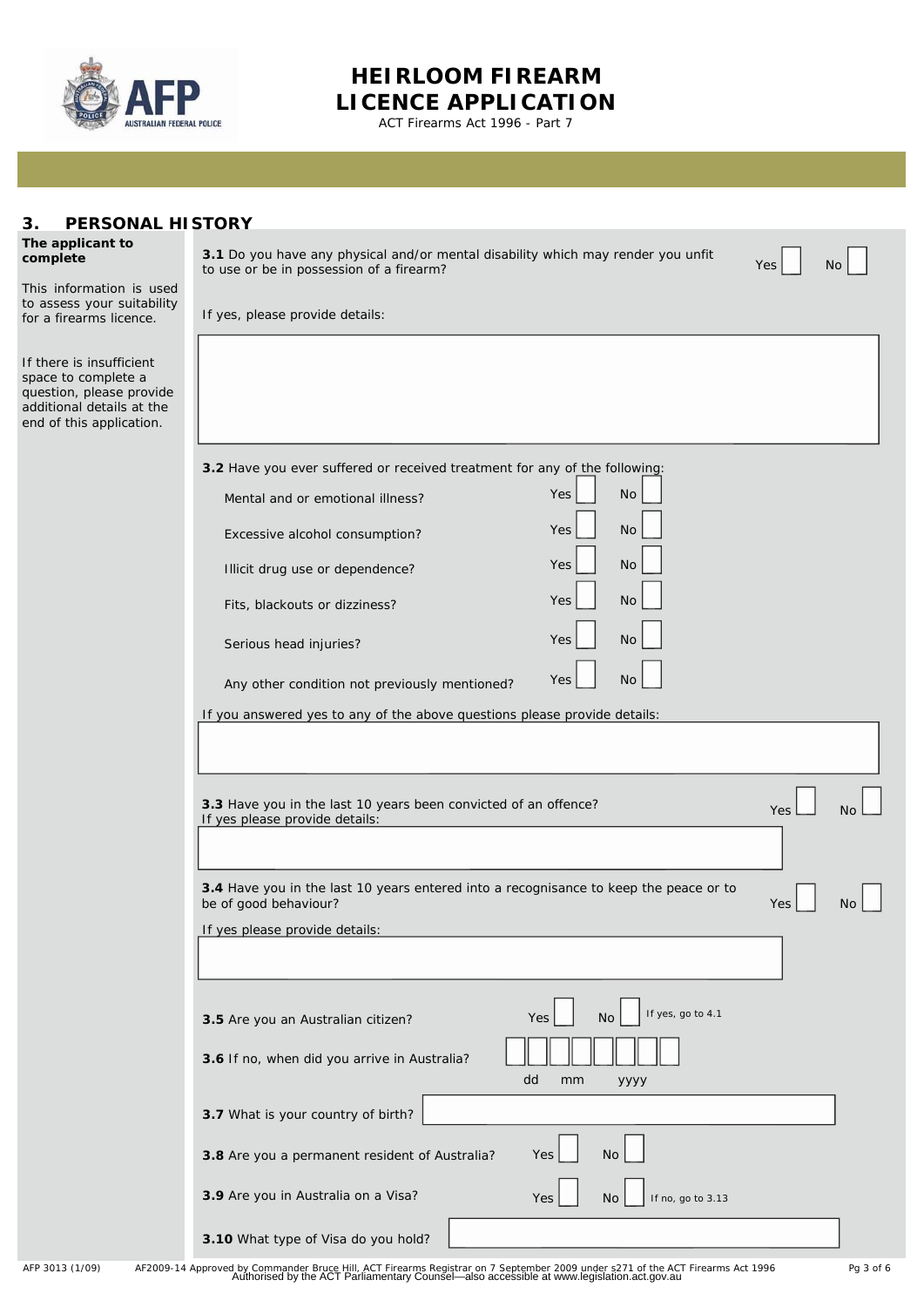

## **HEIRLOOM FIREARM LICENCE APPLICATION**

ACT Firearms Act 1996 - Part 7

| PERSONAL HISTORY (Continued)<br>3.                                                                                                   |                                                                                                                              |  |  |
|--------------------------------------------------------------------------------------------------------------------------------------|------------------------------------------------------------------------------------------------------------------------------|--|--|
| The applicant to<br>complete                                                                                                         | 3.11 What is the expiry date of your Visa?<br>dd<br>mm<br>уууу                                                               |  |  |
| This information is used<br>to assess your suitability<br>for a firearms licence.                                                    | 3.12 Have you ever been refused a Visa?<br>Yes<br><b>No</b>                                                                  |  |  |
| If there is insufficient<br>space to complete a<br>question, please provide<br>additional details at the<br>end of this application. | If yes please provide details:<br>3.13 Have you ever been refused entry into or deported from Australia? If Yes<br><b>No</b> |  |  |
|                                                                                                                                      | yes please provide details:                                                                                                  |  |  |
|                                                                                                                                      | If no, go to 3.15<br>N <sub>O</sub><br>Yes<br>3.14 Do you have a passport?<br>If yes, what is the passport number?           |  |  |
|                                                                                                                                      | What is the country of issue?                                                                                                |  |  |
|                                                                                                                                      | If no, go to 4.1<br>3.15 Do you have a firearms licence issued by another country?<br>N <sub>o</sub><br><b>Yes</b>           |  |  |
|                                                                                                                                      | If yes, what is the firearms licence number?                                                                                 |  |  |
|                                                                                                                                      | What is the country of issue?                                                                                                |  |  |
| <b>STORAGE</b><br>4.<br>The applicant to<br>complete.                                                                                | 4.1 How will your firearm(s) be stored?                                                                                      |  |  |

### **5. APPLICANT DECLARATION**

| The applicant to |  |
|------------------|--|
| complete.        |  |
|                  |  |

**Firearms and ammunition must be stored at an address with in** 

**the ACT.**

#### **5.1 APPLICANT DECLARATION**

#### DECLARATION

I declare that the answers I have given on this application are true and correct to the best of my knowledge. I understand that it is an offence to deliberately make a false or misleading statement. I agree to abide by the ACT Firearms Act 1996. I also consent to Police making any enquiries necessary to assess this application.

**4.2** What address (in the ACT) do you wish to nominate as the registered address to store your firearm(s)?

| Signature of person making the declaration | dd<br>mm<br>VVVV |
|--------------------------------------------|------------------|

AFP 3013 (1/09) AF2009-14 Approved by Commander Bruce Hill, ACT Firearms Registrar on 7 September 2009 under s271 of the *ACT Firearms Act 1996* Pg 4 of 6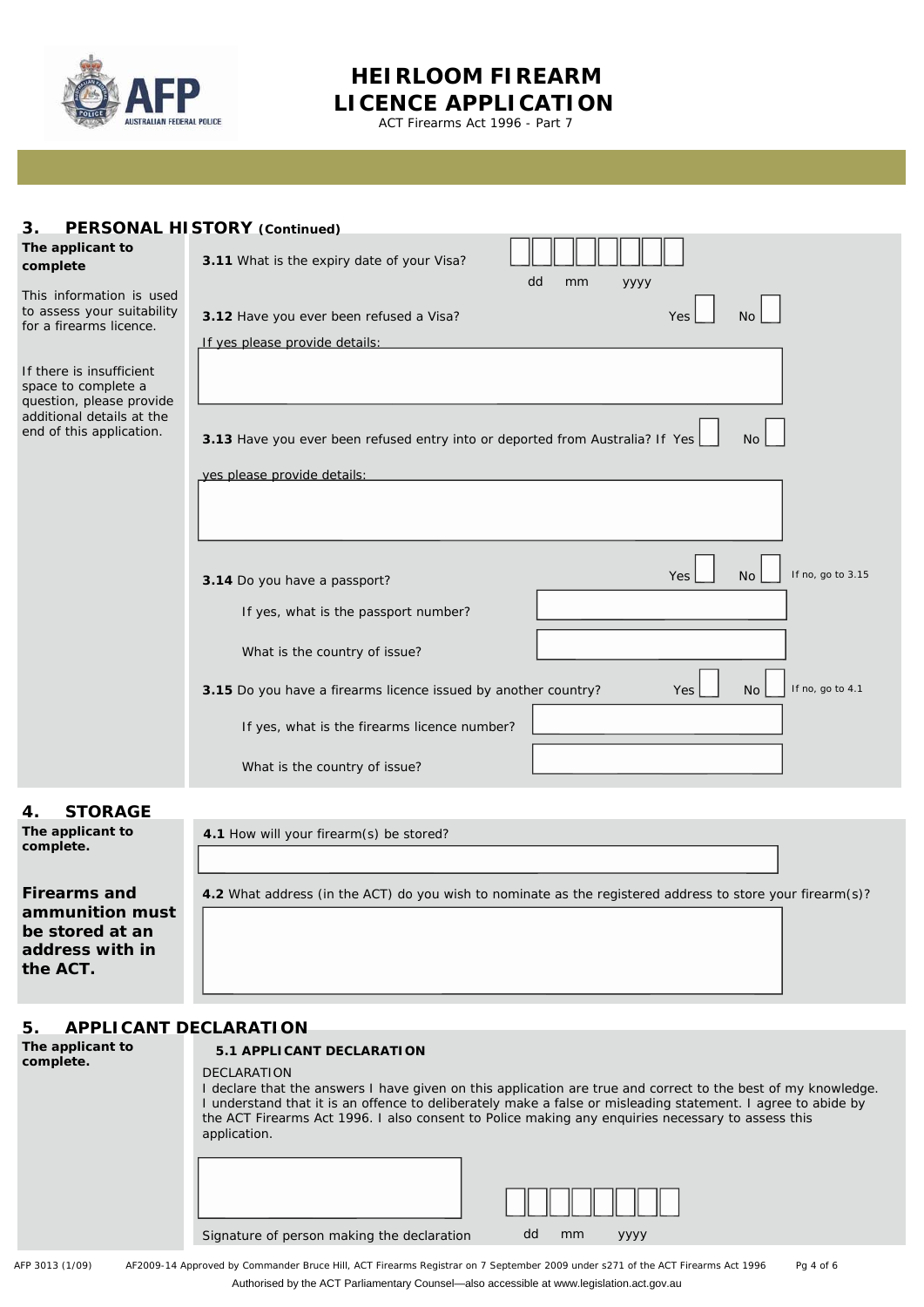

# **HEIRLOOM FIREARM LICENCE APPLICATION**

ACT Firearms Act 1996 - Part 7

### **ADDITIONAL INFORMATION**

Upon completion of this form please submit it in person at the ACT Firearms Registry.

# **ACT Firearms Registry**

GPO Box 401, Canberra ACT 2601<br>Phone: 02 62567777 Fax: 02 62567758 Email: actfirearmsregistry@afp.gov.au

AF2009-14 Approved by Commander Bruce Hill, ACT Firearms Registrar on 7 September 2009 under s271 of the ACT Firearms Act 1996 AFP 3013 (1/09) Pg 5 of 6